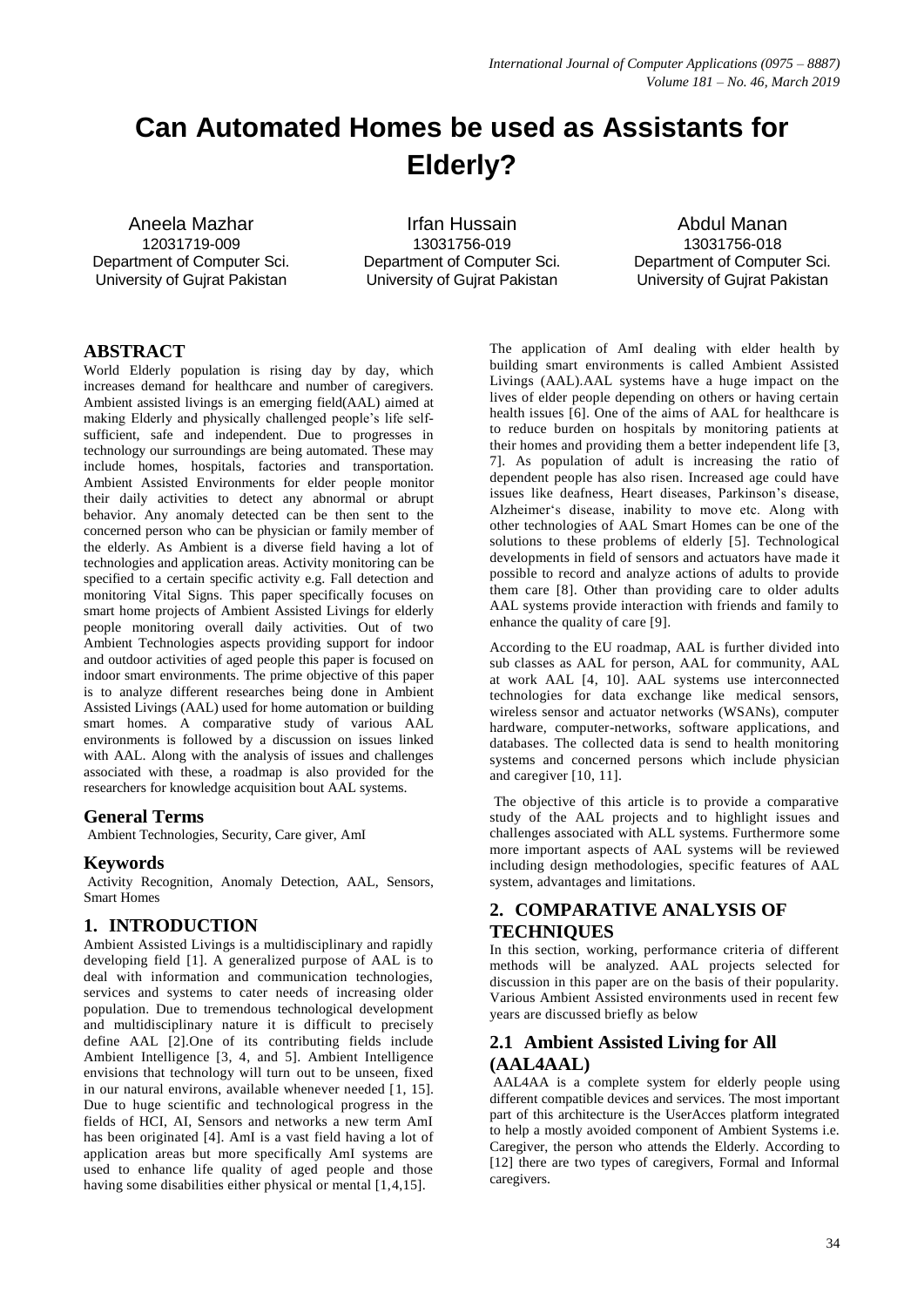Doctors and nurses fall under category of formal care givers. Friends and Family members are informal caregivers. As both formal and informal caregivers have important roles in AAL systems. So both types of caregivers have different requirements based on different technological advancement. At the same time certain challenges are also associated with caregivers. So the AAL4AAL has considered different caregivers perspectives and economy with UserAcces platform. The smart environment designed by [12] has capability to generate automated warnings, manages events and monitor environment. One Most distinguished feature of [12] is the UserAcces platform accessible in android based mobiles and web page formats. The information produced by AAL4AAL platform (a sensor warning or calendar update) is sent to the Information integration segment in UserAcces platform. AAL4AAL has different Modules. The Reasoning module is agent based module of the platform. The Reasoning module is still undergoing several developments.

## **2.2 SOPRANO**

The approach of [13] is based on a combination of and service-oriented device architecture. The basic components of the system are Semantic service layer, the context manager, the composer and the procedural manager.

The SOPRANO ontology provides a common interconnected vocabulary on different layers. The lowest level provides a vocabulary for the semantic description and state of all supported devices. The high-level ontology defines a vocabulary centered on the environment of the Assisted Person. The service-oriented infrastructure is highly extensible where new system components can easily be added. For Communication purpose [13] used a new technology called as "The open-service gateway initiative" (OSGi). The most sticking feature of OSGi is operational reliability, remote access, inter-component communication and the complete service lifecycle. The OSGi service registry constitutes the most basic layer of the architecture. New agents can easily be plugged in and extract additional information out of the provided data and better computation. The SOPRANO has also considered Caregivers and provided them with the options of customization of home environment so that caregivers can add information about Assisted Person's environment. The care provider is able to easily personalize the system to the conditions at a particular home. It is based on extensible and open platform and innovative technologies.

### **2.3 DOMUS**

A complete home is designed in [14] DOMUS system. DOMUS monitors activities and provides cognitive assistance to elderly and patients of Alzheimer patients. This system provides alerts to caregivers. The architecture of [14] is based on different types of sensors. The most differentiating concept of DOMUS is to cater cognitively impaired people. For that purpose sensors are embedded in whole apartment including kitchen, living room, dining hall, bedroom, and bathroom Doors, cupboards and closets drawers etc. The smart apartment is based on Cutting edge technology. The Architecture of [14] composed of three layers. To validate the System experimentation was performed in the smart apartment of DOMUS involving 12 people with mild intellectual disabilities. For each participant, the experimentation was performed over a three-day period. Participants had no prior knowledge of the DOMUS kitchen having two Assistants namely i) PCA ii) Archipel. PCA (A pervasive cognitive assistant) deals with lack of attention, initiation, memory, and planning.

The PCA assistant provides help to patients in morning routine. The other artificial assistant, Archipel provides assistance while cooking. Archipel emerged from a multidisciplinary partnership: computer science, psychology, design, psycho-education, and front-line workers. Archipel monitors and finds if the cooking step was done correctly and completely. In case any anomaly is found, Archipel can intervene by using prerecorded voice messages. Early data analysis shows that Archipel reduced human assistance by half. The important characteristic of both Assistance services is their unobtrusive nature. Software Assistants are distributed in the home avoiding the need for the person to carry a device or to focus on a specific place to receive assistance [14].

### **2.4 Context Awareness in Residences for Elderly CARE**

CARE Stands for Context Awareness in Residences for Elderly. Along with other techniques and methodologies [15] uses Data Mining Technique [16] and Pattern recognition. It is used to find out trends in data collected by various sensors. Comparing it with standard activity identifies a specific activity. CARE project has used more refined classes of message passing to caregivers. Messages are classified as alert, notification, and alarm.

On the basis of found anomaly in activities message which can be a reminder, an alert, a notification or an alarm, be sent to the concerned caregiver for example in case Assisted Person is having less sleep at night, a notification is sent to the caregiver. Consider another case if Assisted Person forgot to take medicines a reminder is sent. Nature of message will define to which caregiver message will go. CARE uses simple switches as sensors having only 0 0r 1 state. Activity anomaly is calculated using following probabilistic approach.

The activity "ak" is calculated at a particular time "k" from the state "xk". Probability is calculated using the state "xk"in Bayes rule:

 $p(ak | xk) \propto p(xk | ak)p(ak)$  [15]

Two models are used for tracking abnormal activity i) Naïve Bayes model ii) Hidden Markov Model. Use of Data Mining techniques has a drawback. As [15] used unsupervised clustering method. It makes different clusters for an activity that is carried out in a different way. The system was experimented for 6 days on a house with 72 year old Assisted Person. One of the advantages is that certain activities that are not interpreted will become visible. Future work will involve reliability and larger data sets to test given method.

### **2.5 HicMO**

Stands for Hic Manebimus Optime", Latin sentence which means "here we will live very well. Concept of SO is used by [17]. It is defined as "any object or home device that is able to communicate its interactions with the user in order to monitor the daily activities". HicMO is based on an Assistive Integration Platform (AIP)

Which provides communication between that both hardware and software integration. Internal communication between home devices is carried out through protocols, from Bluetooth to ZigBee and Wi-Fi. Different environmental and medical and wearable sensors along with RFID tags were used to collect data. Keeping in view importance of security [17] used HicMO Tracker, to identify the specific user. One of the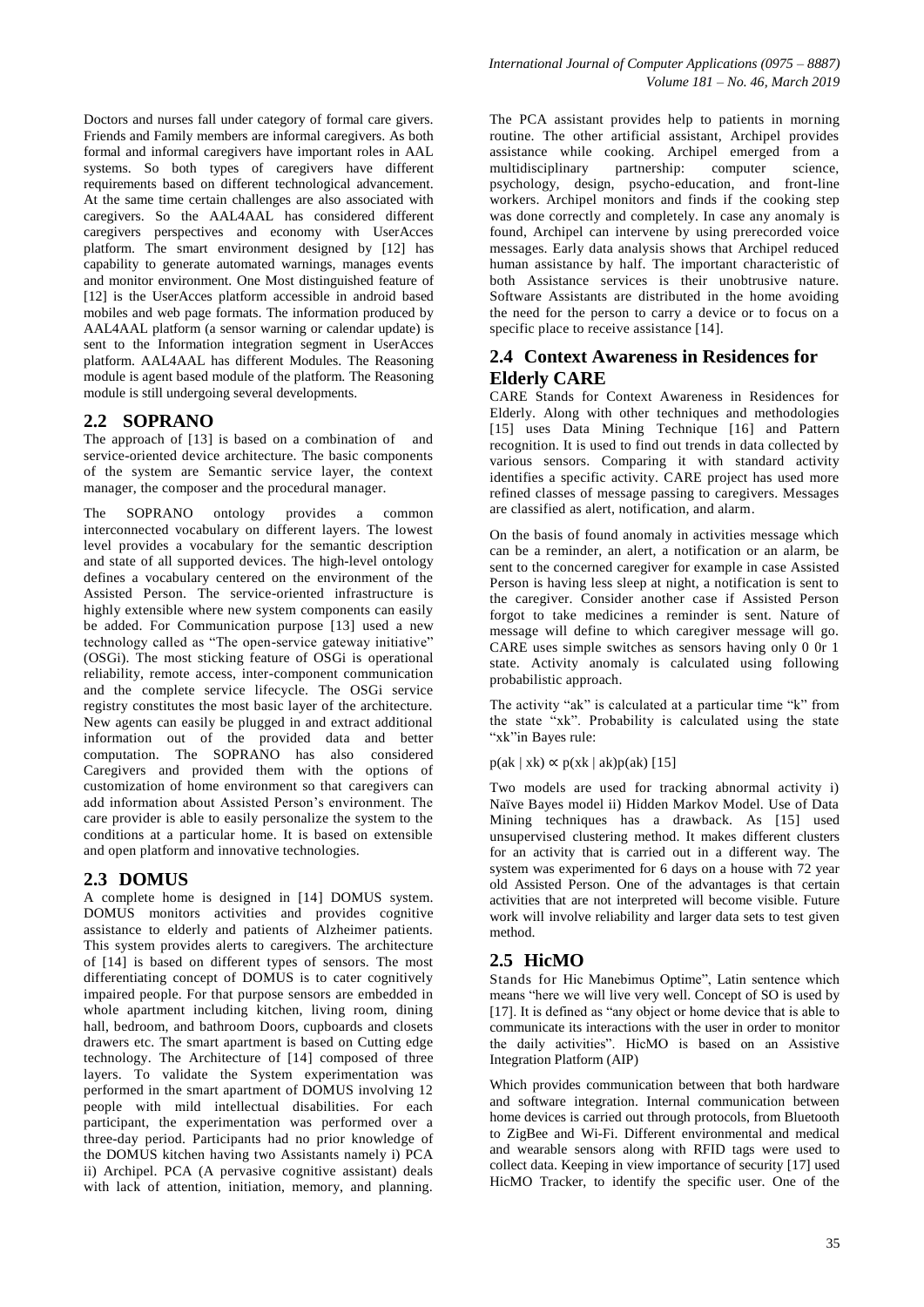striking features of HicMO is that it can be implemented in older buildings too. Its future work involves testing the project with final users [17].

## **3. DISCUSSION**

This section discusses issues associated with reviewed techniques of AAL systems. Moreover general issues associated with ambient systems. Discussion below is about the Issues of AAL domain mentioned by various researchers. An overall comparison of all Ambient Assisted Systems is made in Table 2.

### **3.1 Structural Issues**

One of the drawbacks of Smart environments is that they provide health information of a person at a particular time.AAL systems are expected to provide health conditions over a continuous period of time [18].

### **3.2 Security Issues**

An important issue of Ambient Intelligent systems is security. Most of AmI systems do not provide appropriate security as AmI systems use Internet gadgets. Only a few systems deal with security at a very basic level [19].

#### **3.3 Privacy Issues**

A very crucial issue for AAL systems is maintaining privacy of the assisted person as most of the systems use cameras for monitoring activities. And within a home there are a lot of devices installed in bedroom, living room, washroom and. Kitchen. Privacy is also major issue in terms of data. Personal data collected through various devices is very private and protecting that data from malicious use is a major issue. [19] Has suggested that growth of AAL systems is associated with redefining privacy [20, 21].

### **3.4 Economical Issues**

Care must be taken to ensure that AmI technology is not limited to the affluent individuals. Heavy cost of AAL environments will make them limited to only riches.AAL systems must be designed keeping in view the economic perspective to make AAL available to common people.

### **4. RESULTS**

In this section a comparative study of five projects is made. Table 1campres on the specific grounds whereas Table 2 presents limitations and proposed future work of studied AAL projects.

From table 1 it can be analyzed that out of 5 studied AAL projects only one has Android support so it can be concluded that to make android systems more approachable they must support android based systems

Despite huge research and development some aspects of AAL needs more attention. Studied literature revealed that

Assistance is provided mostly using one technology at a time e.g. Sensors, Robots or smart cloths .But more mature smart environment can be established by integrating these technologies into single environment.

Due to multidisciplinary nature of AAL researchers from different disciplines must be encouraged to perform research to enhance all aspects of AAL. One of the major issues of AAL could be Adoptability as it would be difficult for people of developing nations to adopt it due to complexity and technological ignorance so AAL systems needs to be made as simple as possible.

Keeping in view the broader scope of AAL it can be extended for children with special needs. Moreover some standard must be set regarding reliability of different instruments and devices used in smart environments.

| Table 1. Comparison of presented ambient projects based |  |  |  |  |  |  |
|---------------------------------------------------------|--|--|--|--|--|--|
| on Technologies used                                    |  |  |  |  |  |  |

|         |                 |                |                   | Android        |                 |
|---------|-----------------|----------------|-------------------|----------------|-----------------|
| Project | <b>Activity</b> | <b>Alerts</b>  | <b>Technology</b> | support        | <b>Security</b> |
|         | Daily           |                | Sensors, Virtual  |                |                 |
| [12]    | activities      | Yes            | actors            | Yes            | No              |
|         | Daily           |                | Sensors,          |                |                 |
| [18]    | activities      | No             | Actuators         | N <sub>0</sub> | No              |
|         | Cooking,        |                |                   |                |                 |
|         | behavior        |                |                   |                |                 |
| [14]    | tracking        | N <sub>0</sub> | Sensors, RFID     | No             | NO              |
|         | Daily           |                |                   |                |                 |
| $[15]$  | activities      | Yes            | Sensors           | No             | No              |
|         | Daily           |                | Bluetooth,        |                |                 |
| [17]    | activities      |                | ZigBee, RFID      | No             | Yes             |

# **5. CONCLUSIONS**

AAL is a vast and complex research area having a lot of unsolved issues. Still AAL has broad scope of applicability. It can be extended in many dimensions. Different home environments are discussed. On the basis of analysis it can be concluded that the best part of DOMUs Project is software assistance in for of voice but it is only limited to cooking. It can be extended to assist in other activities too.

CARE Project used Naïve Bayes on sensor data. Other Data mining techniques e.g. clustering and classification can be used for a different set of results.

This paper presented a review of various Ambient Assisted Systems established to provide assistance to the elderly people. Several AAL projects were debated and different researches on the models, which have their own characteristics, were presented. The challenges discussed will provide researchers with the help to improve upcoming projects

| Project | <b>Description</b> | <b>Basic Features</b>                                                                                                                                                      | <b>Limitations</b>                              | Category              | <b>Future Work</b>                                                                                                                                         |
|---------|--------------------|----------------------------------------------------------------------------------------------------------------------------------------------------------------------------|-------------------------------------------------|-----------------------|------------------------------------------------------------------------------------------------------------------------------------------------------------|
|         |                    |                                                                                                                                                                            |                                                 |                       |                                                                                                                                                            |
| $[12]$  |                    | Complete cognitive<br>assistance environment<br>Four cognitive issues are<br>✓<br>dealt with (initiation,<br>attention, planning, and<br>memory).<br>Consists three layers | Focuses only limited<br>activities like cooking | Elderly<br>Healthcare | 1) Extending Archipel<br>towards a Virtual<br>Community Kitchen<br>2)Localization system<br>tracks only single<br>person so need to<br>improve it to multi |

**Table 2. General Comparison of presented ambient projects**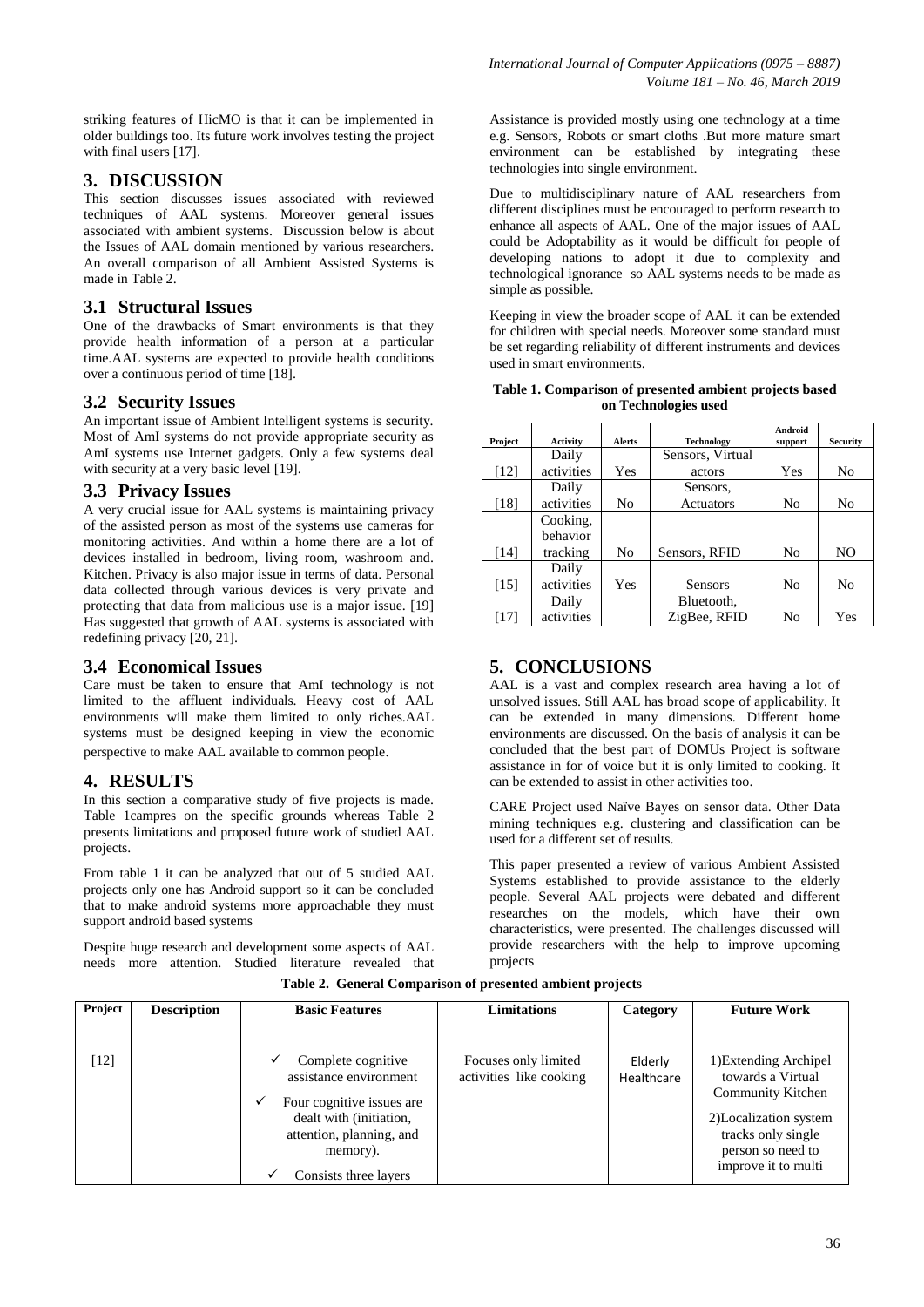| $[18]$ | Context<br>Awareness in<br>Residences for<br>Elderly | Hardware, Middle and<br>Decision making layer<br>Two prototypes.PCA to<br>✓<br>monitor morning routine<br>.It can intervene by using<br>recorded messages<br>✓<br>Second prototype Archipel<br>is assistant for Cooking<br>✓<br>Pattern recognition method<br>switch-like sensors<br>✓<br>Ease of installation and<br>✓<br>minimal intrusion.<br>New sensor can be easily<br>✓<br>added to the network<br>Experimentation was<br>✓<br>performed for 6 Days                                  | Makes different clusters<br>for same activity that is<br>carried out in a different<br>way e.g. person can leave<br>home using front or back<br>door | Elderly care           | person<br>To have a more reliable<br>annotation scheme and<br>larger data sets to<br>increase accuracy of<br>models. |
|--------|------------------------------------------------------|---------------------------------------------------------------------------------------------------------------------------------------------------------------------------------------------------------------------------------------------------------------------------------------------------------------------------------------------------------------------------------------------------------------------------------------------------------------------------------------------|------------------------------------------------------------------------------------------------------------------------------------------------------|------------------------|----------------------------------------------------------------------------------------------------------------------|
| $[14]$ | Cooking,<br>behavior<br>tracking                     | An extensible and open<br>✓<br>and flexible platform<br>For Functionally impaired<br>✓<br>people<br>Personalisable solution.<br>✓<br>Semantic-enabled<br>technologies and service-<br>orientation.<br>Medication reminder,<br>✓<br>home automation, home<br>safety and security.<br>Activity monitoring,<br>$\checkmark$<br>coping with cognitive<br>ageing, forgetfulness and<br>dealing with social<br>separation.<br>Predefined interfaces<br>✓<br>Trials in 300 existing<br>✓<br>homes. |                                                                                                                                                      | <b>Elderly</b> care    | Testing the approach<br>with cutting edge<br>technology                                                              |
| $[15]$ | Ambient<br><b>Assisted Living</b><br>for All         | ✓<br>Most important feature<br>UserAcces platform<br>Considered caregivers<br>✓<br>Two main features:<br>✓<br>integration with AA4AAL<br>platform<br>and certification<br>✓<br><b>AAL4ALL</b> solutions<br>✓<br>include virtual actors that<br>interact with the users<br>Heavy data processing<br>✓                                                                                                                                                                                        |                                                                                                                                                      | Activity<br>monitoring |                                                                                                                      |